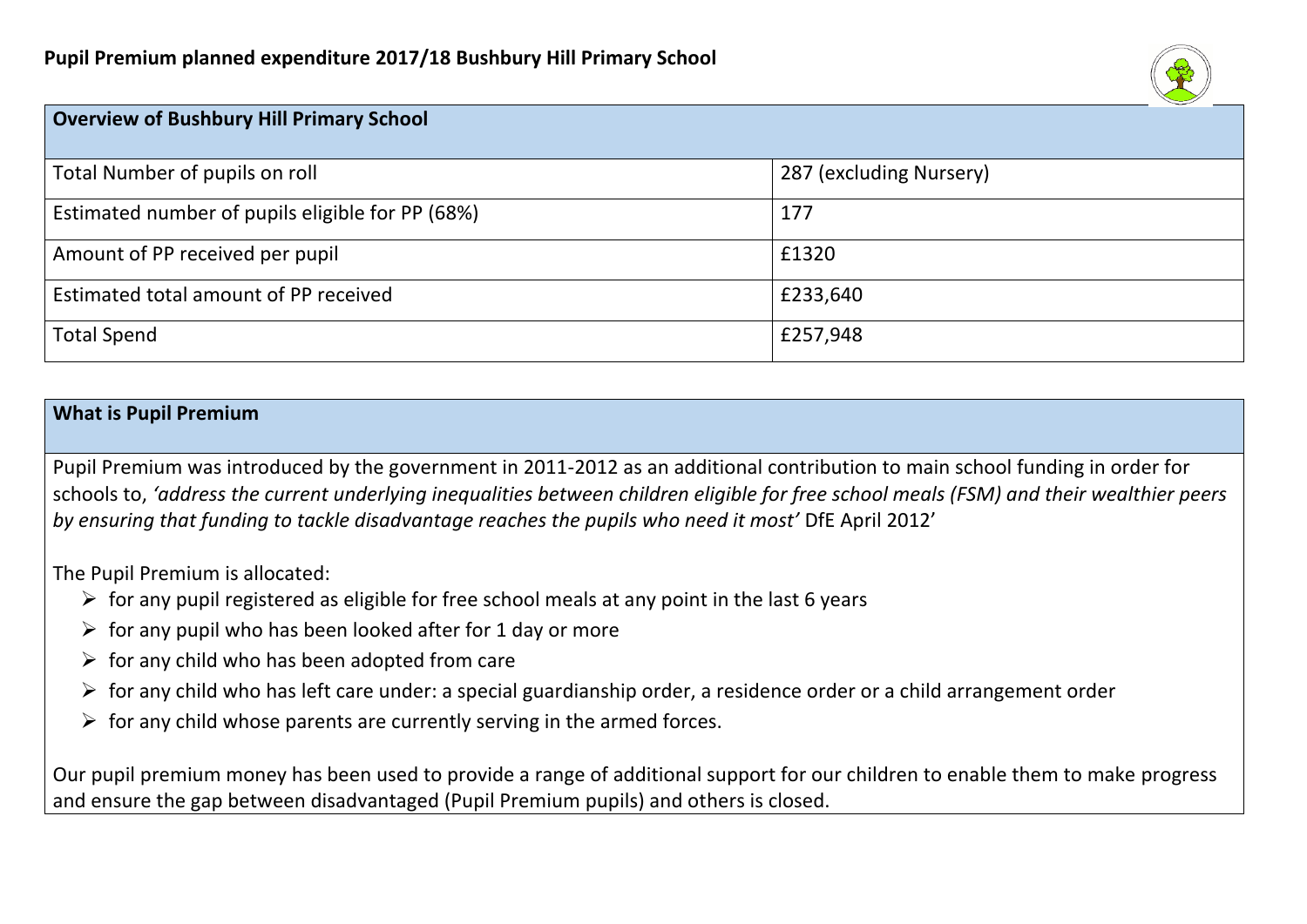## **Objectives in spending Pupil Premium**

- All pupils receiving PP or LAC to make expected progress at the end of KS2 in English and Maths
- Monitor progress termly from end of EYFS and provide intervention if not on track to make expected progress
- $\triangleright$  Monitor progress termly from end of KS1 and provide intervention if not on track to make expected progress
- $\triangleright$  Individual pupils are tracked for their progress using Pupil Premium

## **Barriers to Learning**

- $\triangleright$  Attendance and Punctuality issues
- $\triangleright$  Standards on entry are significantly below national expectations
- $\triangleright$  Aspirations for the future
- $\triangleright$  Meeting individual learning needs
- $\triangleright$  Social, emotional and mental health & well-being Pastoral care
- $\triangleright$  Lack of enrichment experiences

## **Measuring the impact of Pupil Premium Funding**

This will be measured through the School Improvement plan. Pupils eligible for PP are to be tracked accordingly in both Maths and Writing as a significant group in this process. The outcomes for pupils eligible for PP will be analysed against national data for 'other'. All data will be shared with the PP link governor and the full governing board's Curriculum and School Improvement sub-committee.

## **Date of next review of school's Pupil Premium strategy**

The strategy is reviewed termly as part of Pupil Progress meetings and the Governors Curriculum and Standards committee of the Full Governing Board. A final review and impact statement is written for the end of the academic year (July 2018). New or ongoing priorities for pupils eligible for PP are then established and planned for.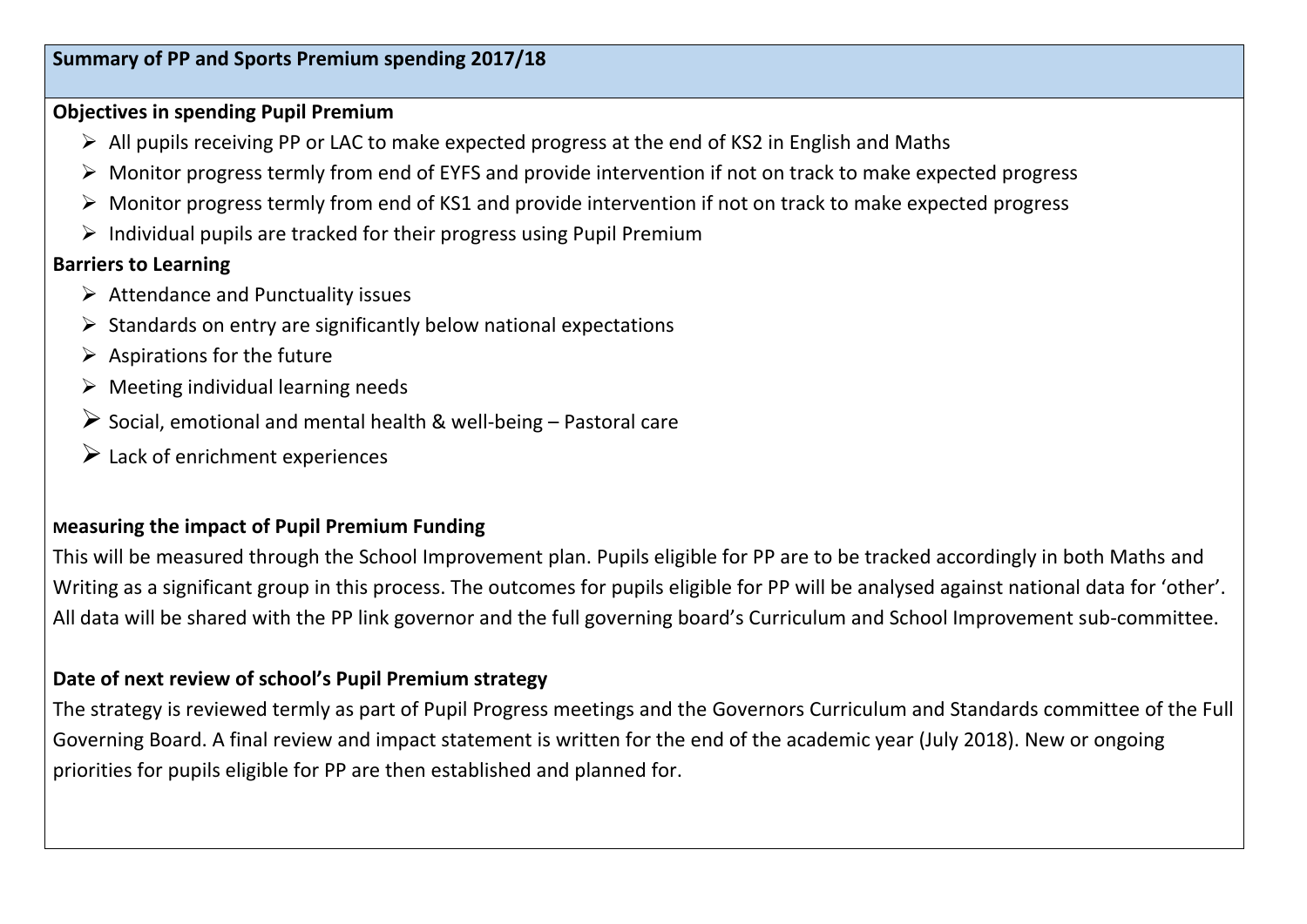| Summary of spending and actions to be undertaken: (68% of actual costs apportioned to reflect % of Pupil Premium in the school) |         |  |  |
|---------------------------------------------------------------------------------------------------------------------------------|---------|--|--|
| Lunchtime Learning & Play Leaders                                                                                               | £28,067 |  |  |
| <b>Learning Mentors</b>                                                                                                         | £24,747 |  |  |
| Trips and visits                                                                                                                | £9,000  |  |  |
| <b>Residential visit for Y6</b>                                                                                                 | £2,508  |  |  |
| Behaviour awards and incentives                                                                                                 | £2,640  |  |  |
| Breakfast club kitchen staff and food                                                                                           | £3,255  |  |  |
| <b>Breakfast club staff</b>                                                                                                     | £3,316  |  |  |
| Afternoon LSA Interventions 4 afternoons per week                                                                               | £65,584 |  |  |
| <b>Staff training</b>                                                                                                           | £6,600  |  |  |
| Speech and Language                                                                                                             | £10,235 |  |  |
| <b>Attendance Officer</b>                                                                                                       | £12,545 |  |  |
| <b>Education Family Engagement Officer</b>                                                                                      | £1,604  |  |  |
| <b>Educational Psychology</b>                                                                                                   | £13,738 |  |  |
| Fruit                                                                                                                           | £1,980  |  |  |
| Nurture provision                                                                                                               | £31,799 |  |  |
| Additional LSA to support Reception                                                                                             | £11,408 |  |  |
| Data SLA                                                                                                                        | £3,597  |  |  |
| Purple Mash subscription                                                                                                        | £545    |  |  |
| Continuity of teaching on a Friday to cover PPA/L&M time                                                                        | £23,881 |  |  |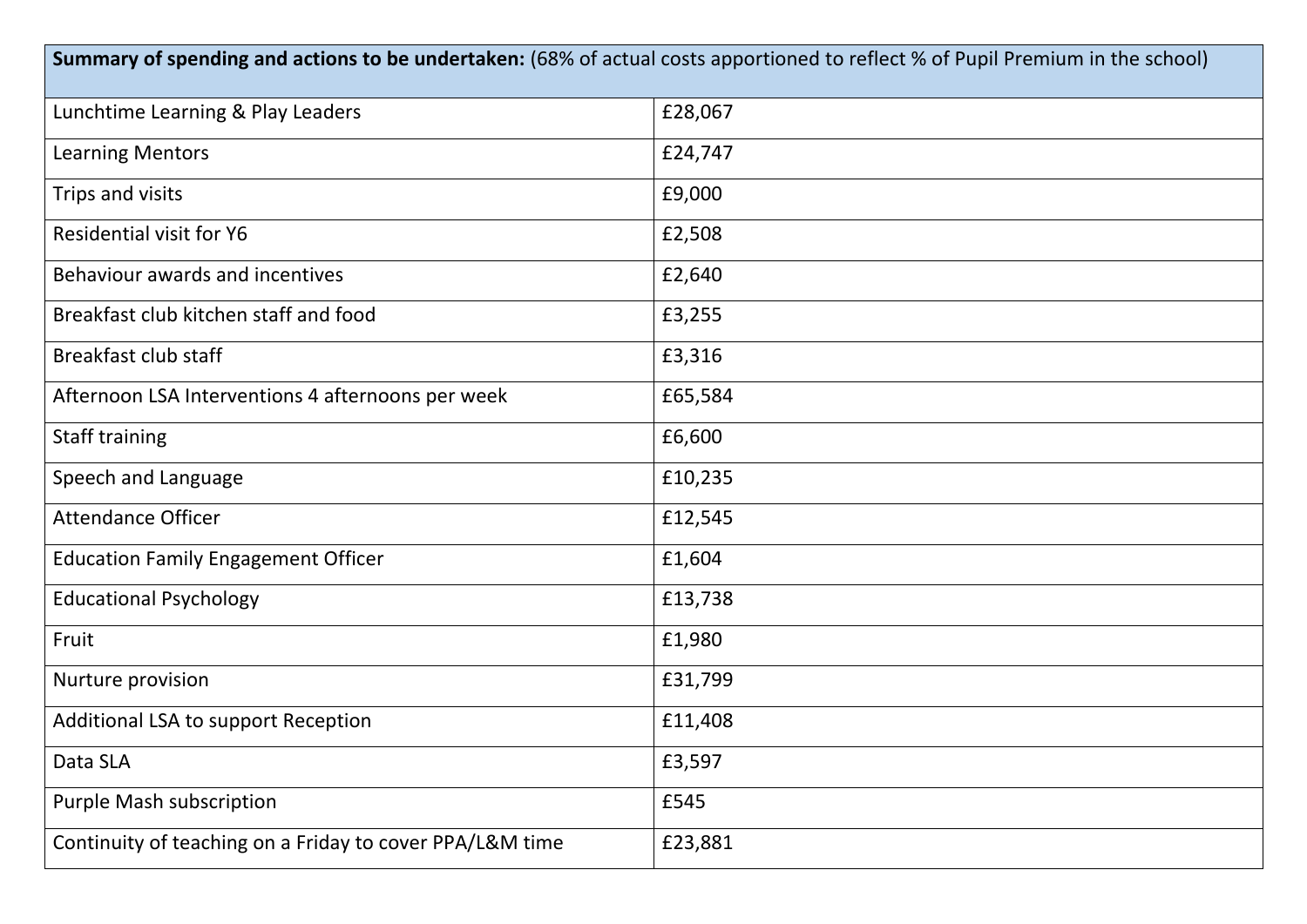| Record of Pupil Premium spending by item/project 2017-2018 |                                                    |                                                                                                                                                            |                                                                                                                                                                                             |
|------------------------------------------------------------|----------------------------------------------------|------------------------------------------------------------------------------------------------------------------------------------------------------------|---------------------------------------------------------------------------------------------------------------------------------------------------------------------------------------------|
| Item/Project                                               | <b>Cost</b><br>(68% of actual<br>cost apportioned) | <b>Objective</b>                                                                                                                                           | <b>Outcome</b>                                                                                                                                                                              |
| Lunchtime Learning &<br>Play Leaders                       | £28,067                                            | To extend learning throughout the day and reduce the<br>number of behaviour incidents at lunchtime to minimise<br>time out of class during the afternoon   | Expected: Afternoon learning time is maximised & number of<br>lunchtime incidents is reduced from previous year.<br>Actual: Lunchtime incidents reduced                                     |
| <b>Learning Mentors</b>                                    | £24,747                                            | To ensure that barriers to learning for a short term need<br>are removed for all children in school, who require<br>additional support.                    | Expected: Number of behaviour incidents are reduced and<br>children meet end of year targets.<br>Actual: Only 2 children not achieving behaviour targets                                    |
| Trips and visits                                           | £9,000                                             | To ensure that all children in school have access to<br>enrichment opportunities to enhance the curriculum and<br>their learning.                          | Expected: End of year targets are met.<br>Actual: End of year targets met for R/Y1/4/5/6 - Y2 and Y3 lower<br>than expected                                                                 |
| Residential visit for Y6                                   | £2,508                                             | To ensure that all children in Y6 have the opportunity to<br>participate in adventurous and outdoor activities not<br>available within the school setting. | Expected: End of year targets are met.<br>Actual: End of year targets met for writing and maths and good<br>results for Reading compared to KS1                                             |
| <b>Behaviour incentives</b><br>and awards                  | £2,640                                             | To engage children who require additional support to<br>manage behaviour and to self-regulate.                                                             | Expected: End of year targets are met.<br>Actual: Only 2 children not achieving behaviour targets                                                                                           |
| Breakfast club kitchen<br>staff and food                   | £3,255                                             | To ensure that children have access to breakfast every<br>day.                                                                                             | Expected: End of year targets are met. Minimum attendance<br>target of 96% is achieved.<br>Actual: Whole School Attendance of 96.3% achieved                                                |
| Breakfast club staff                                       | £3,316                                             | To ensure that children have access to breakfast every<br>day.                                                                                             | Expected: End of year targets are met. Minimum attendance<br>target of 96% is achieved.<br>Actual: Whole School Attendance of 96.3% achieved                                                |
| Afternoon LSA<br>Interventions 4<br>afternoons per week    | £65,584                                            | To ensure that children who are at risk of falling behind<br>are quickly identified and their needs are addressed in a<br>timely manner.                   | Expected: End of year targets are met.<br>Actual: End of year targets met for R/Y1/4/5/6 - Y2 and Y3 lower<br>than expected.                                                                |
| Staff training                                             | £6,600                                             | To ensure that staff are well equipped to meet the needs<br>of the pupils they teach.                                                                      | Expected: End of year targets are met.<br>Actual: End of year targets met for R/Y1/4/5/6 - Y2 and Y3 lower<br>than expected                                                                 |
| Speech and Language                                        | £10,235                                            | To ensure that children who are identified as requiring<br>intervention for Sp⟪ receive timely and specialist<br>support and intervention.                 | Expected: Children make good progress and meet their targets<br>for Sp⟪ in a short space of time.<br>Actual: All children making good progress with Sp⟪ during<br>focused intervention time |
| Attendance Officer                                         | £12,545                                            | To improve the attendance of the whole school and for<br>children who are identified as below 98% and those for<br>whom punctuality is an issue.           | Expected: A minimum target of 96% is achieved. Number of<br>children with attendance below 96% is drastically reduced.<br>Actual: Whole School Attendance of 96.3% achieved                 |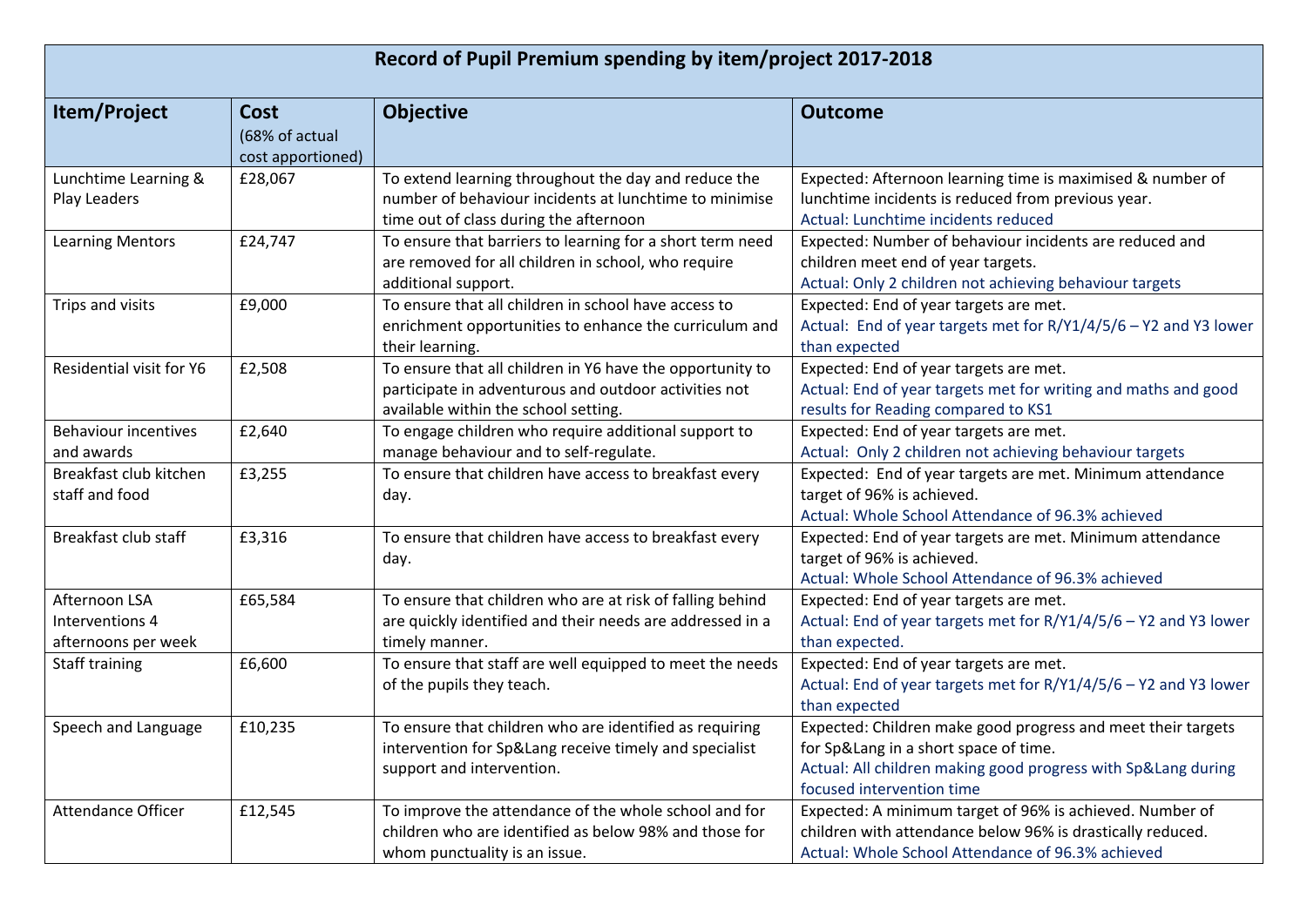| <b>Education Family</b>       | £1,604  | To improve the attendance of children identified as       | Expected: Minimum attendance target of 96% is achieved.           |
|-------------------------------|---------|-----------------------------------------------------------|-------------------------------------------------------------------|
| <b>Engagement Officer</b>     |         | below 96% and make referrals for legal action for non-    | Parents of children who do not attend regularly are fined.        |
|                               |         | attendance where necessary                                | Actual: Whole School Attendance of 96.3% achieved                 |
| <b>Educational Psychology</b> | £13,738 | To ensure that children are able to access the curriculum | Expected: Strategies will be given to children who are having     |
|                               |         | and where they are not able appropriate action is taken.  | difficulties and plans of action put into place for children who  |
|                               |         | Parents are supported to help children at home and        | require more intensive support.                                   |
|                               |         | make the best choices for their child's future education. | Actual: Full case load for Ed Psych and all children requiring    |
|                               |         |                                                           | support receive targeted Ed Psych led intervention                |
| Fruit                         | £1,980  | To ensure that all children in school eat a healthy snack | Expected: Children will be ready to learn and end of year targets |
|                               |         | each day                                                  | will be met.                                                      |
|                               |         |                                                           | Actual: End of year targets met for R/Y1/4/5/6 - Y2 and Y3 lower  |
|                               |         |                                                           | than expected                                                     |
| Nurture provision             | £31,799 | To ensure that the needs of the most vulnerable children  | Expected: Nurture children will have their needs met individually |
|                               |         | in school are appropriately met.                          | and make good progress against personalised targets.              |
|                               |         |                                                           | Actual: All Nurture children making good progress against         |
|                               |         |                                                           | individual targets                                                |
| Additional LSA to             | £11,408 | To ensure that children who enter Reception with          | Expected: End of year targets are achieved.                       |
| support Reception             |         | exceptionally low starting points and additional needs    | Actual: End of year targets exceeded                              |
|                               |         | can make good progress and the impact on learning of      |                                                                   |
|                               |         | other children in the class is minimised.                 |                                                                   |
| Data SLA                      | £3,597  | To better track the performance of children in receipt of | Expected: End of year targets are achieved.                       |
|                               |         | Pupil Premium and feedback to SLT so that interventions   | Actual: End of year targets met for R/Y1/4/5/6 - Y2 and Y3 lower  |
|                               |         | can be tailored to meet the needs of individuals and      | than expected                                                     |
|                               |         | groups                                                    |                                                                   |
| Purple Mash                   | £545    | To engage children in reading with an online platform     | Expected: The number of children reading at home is increased     |
| subscription                  |         | that can be set & monitored by teachers.                  | Actual:                                                           |
| Continuity of teaching        | £23,881 | To ensure that children have continuity of teaching on    | Expected: End of year targets are achieved.                       |
| on a Friday to cover          |         | Friday when teachers are covered for PPA and L&M time,    | Actual: End of year targets met for R/Y1/4/5/6 - Y2 and Y3 lower  |
| PPA/L&M time                  |         | with a member of staff who has been in class with them    | than expected                                                     |
|                               |         | all week                                                  |                                                                   |